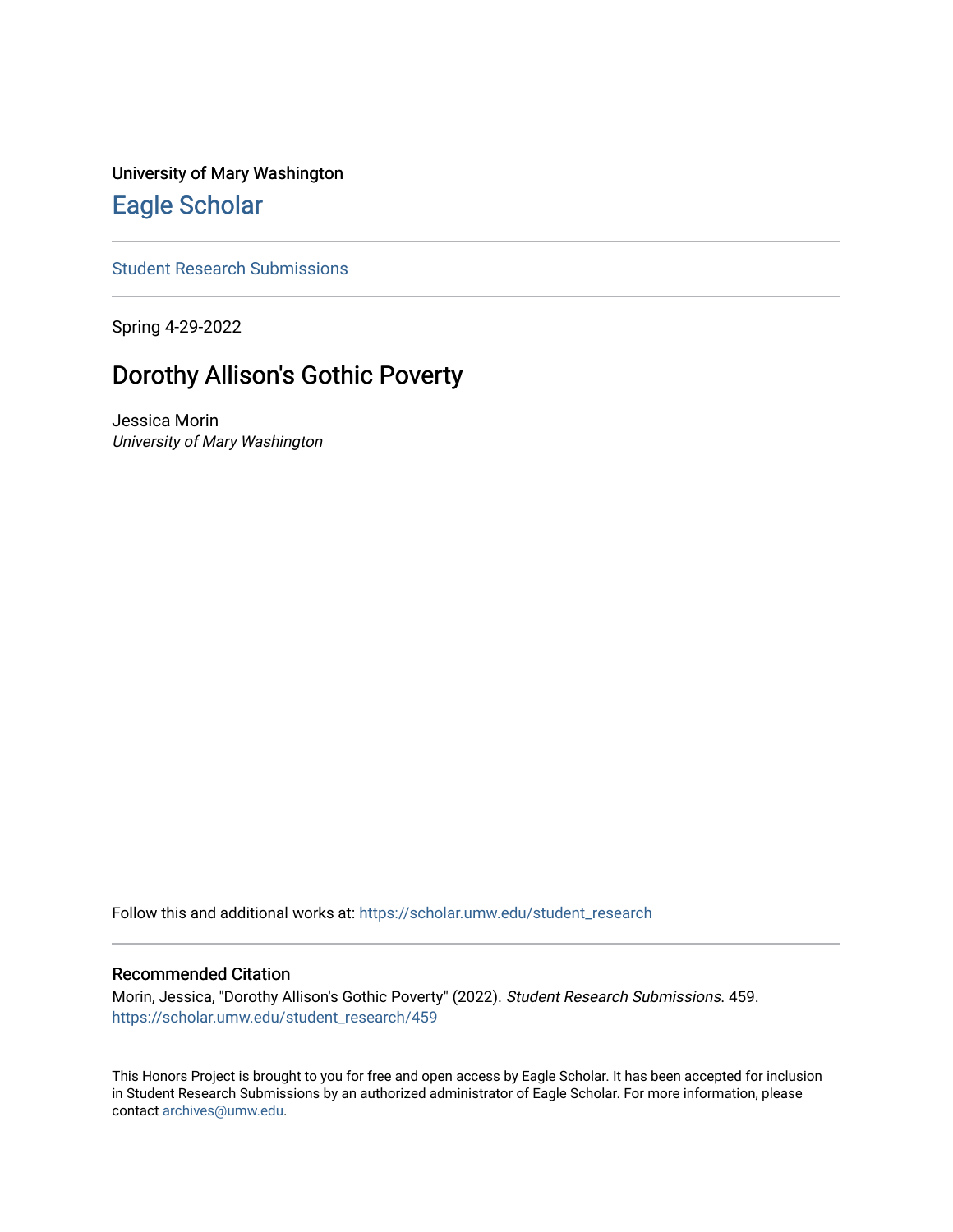#### Jessica Morin

English 491

Dr. Richards

21 April 2022

## Dorothy Allison's Gothic Poverty

Gothic spaces saturate southern literature. Normally, these spaces relate to the horrific history of slavery in the South and are sites such as plantation houses. These gothic buildings are places of contention, where secrets of the past are revealed and the people of the present must battle and come to terms with these truths. According to Bridget M. Marshall, "destitute state of the Southern plantation in the post–Civil War period refers to the history of the planter class and, indeed, of the American South more generally" ("Defining Southern Gothic"). Dorothy Allison approaches the gothic from a more personal perspective. Allison's novels do not center around century old family secrets and racial tensions, but instead focus on the lives of poor, impoverished southern families and depict the struggles that come with their lower-class status. The Boatwrights of *Bastard out of Carolina* and the Byrds of *Cavedweller* do not live in giant dilapidated plantation houses; they either migrate from house to house, living wherever is cheapest, or live in poorly constructed neighborhoods not old enough to be haunted by the ghosts of southern history. They do not trust the government for help, nor do they trust people that come from money. The gothic spaces in Allison's works are ordinary, mundane structures that become gothic because of the personal meaning the characters associate to the places. Yet, she does not depict the gothic identically in her novels. In *Bastard out of Carolina,* places either are gothic from the beginning, or are safe spaces that transform into gothic places over the course of the novel. Conversely, in *Cavedweller,* most buildings and spaces are initially gothic but redeem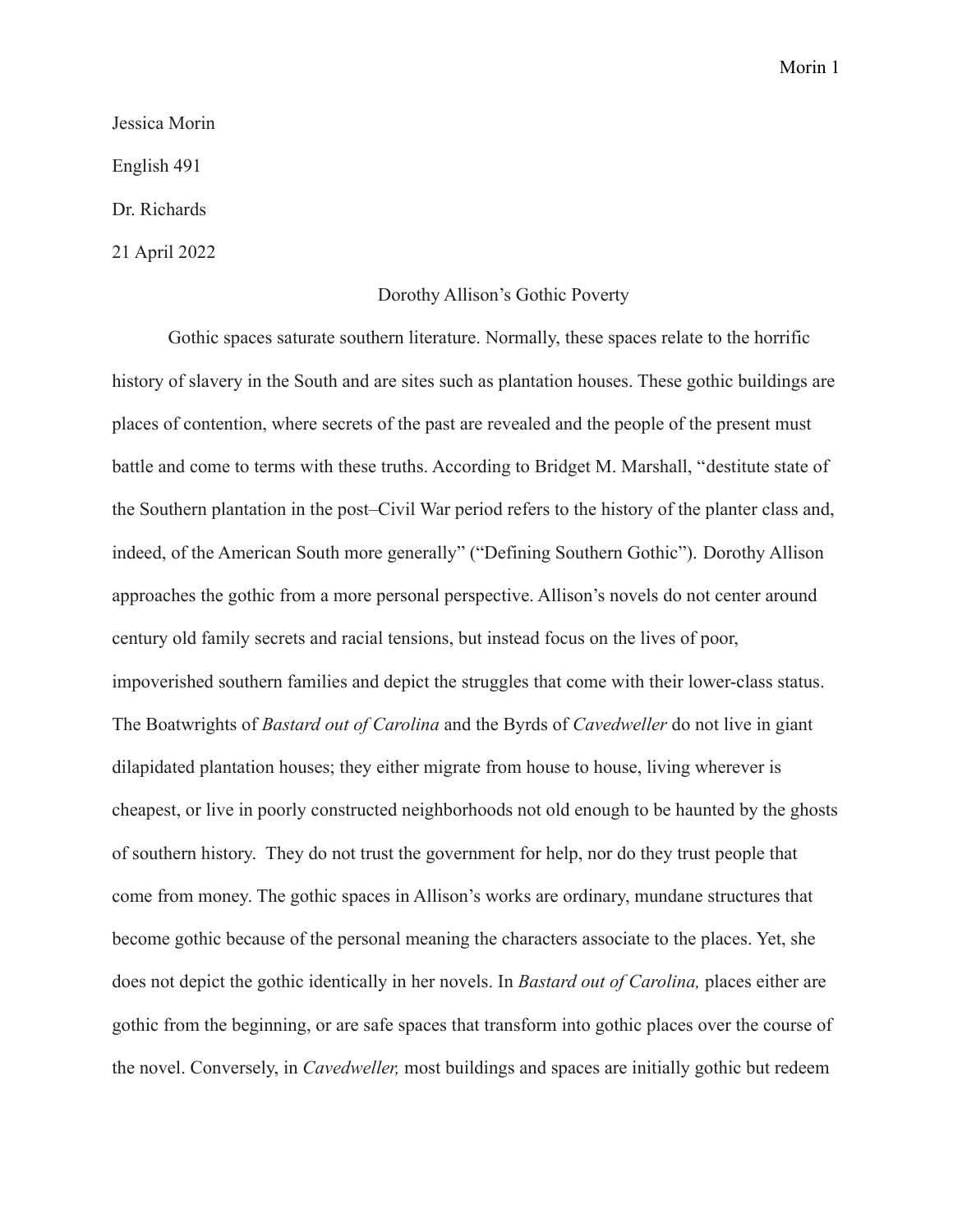themselves over time so that they become safe for the characters. In both of her novels, Dorothy Allison underscores and complicates her main characters' lower-class status and the isolation that comes with poverty by transforming areas often associated with relative safety, such as suburban neighborhoods, storefronts, and churches into gothic spaces of fear and anger.

In Allison's first novel, *Bastard out of Carolina,* a distinct mistrust in ideological state apparatus (ISAs) saturates Bone's family, and the buildings that represent authority often become grotesque and gothicized. The novel begins with Bone's birth in the hospital after her mother, Anney Boatwright, is thrown out of a truck during an accident. Bone's grandmother and Aunt Ruth try to fill out the form for the birth certificate but cannot corroborate their story on who the father is, so Bone is officially "certified a bastard by the state of South Carolina" (3). Allison signals an immediate mistrust of both the government and hospitals since Anney blames the state laws for ostracizing Bone. Anney views the label 'bastard' as also calling her trash, and "the stamp on that birth certificate burned her like the stamp she knew they'd tried to put on her. *No-good, lazy, shiftless*" (3). The courthouse becomes a gothic space after this, with the clerks as the bearers of her misfortune. Allison focuses on the emotions in the clerks' eyes, describing how "their eyes [are] bright with an entirely different emotion" (4) and how the male clerk's "eyes laughed at them" (5) and giving them a look of "pure righteous justification" (5). The focus on the eyes highlights how looked down upon the Boatwrights are by society and specifically the government. When the courthouse burns down at the end of the first chapter, Anney immediately burns the old birth certificates and rejoices in the small victory against the county government. For all of Bone's life, Anney fantasizes about taking back her power and control over the courthouse and when she finally does, the entire Boatwright family rejoices and "it was almost as if everyone could hear each other,all over Greenville, laughing as the courthouse burned to the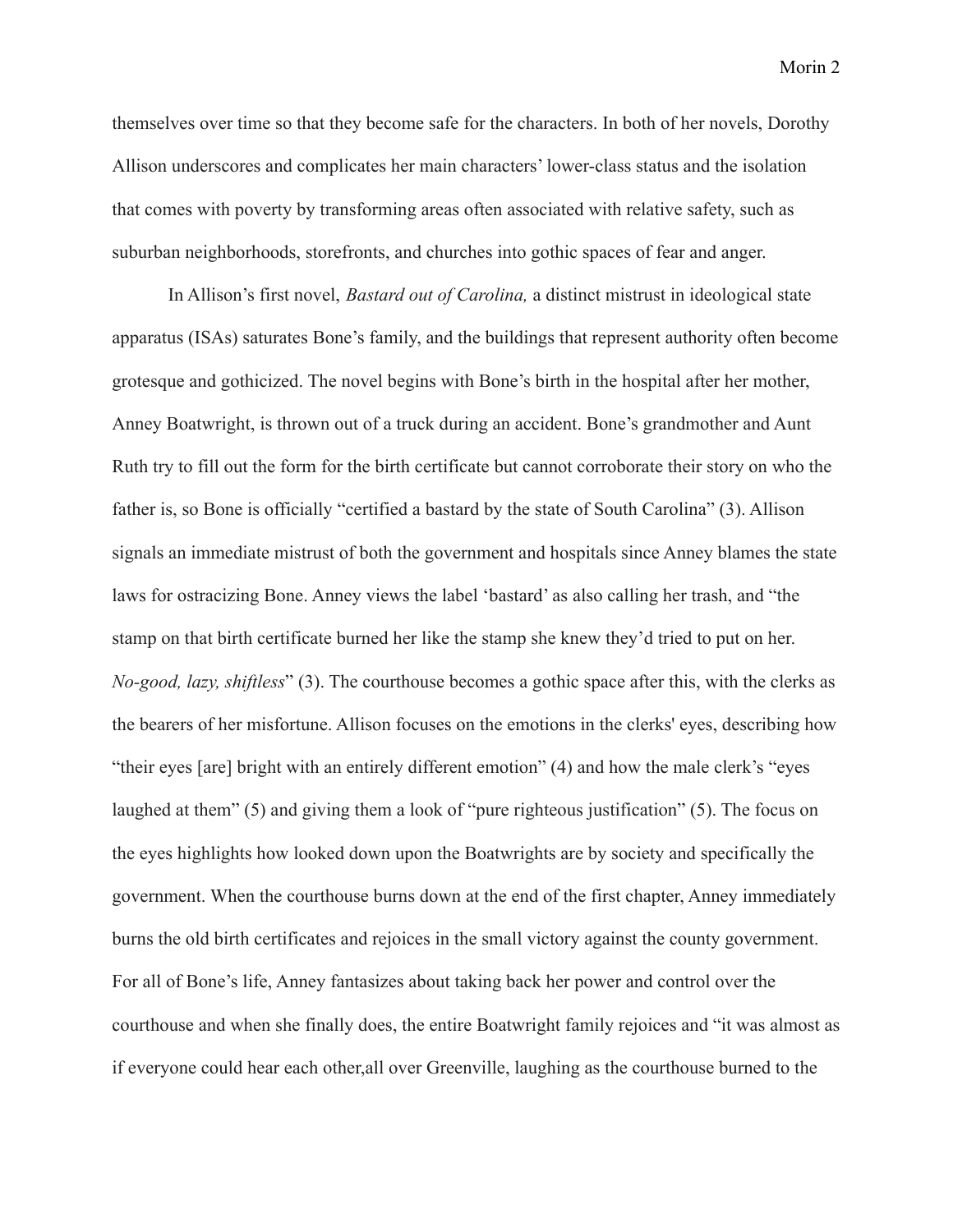ground" (16). The support Anney receives from her family, even when no one is physically with her, allows her to feel triumphant for once against the authorial figures that laugh at her each time she asks for a new birth certificate.

Bone enters the hospital only three more times before the end of the novel, each time eliciting fear from Bone because of the authorial figures' interactions with her, causing her to shut down emotionally until she leaves the space. The first time is the night Anney goes into labor with her third child. Even though Bone does not go into the hospital at all, it is in the parking lot of the building that Daddy Glen molests her for the first time. The focus of the scene is on his hands, which are grotesquely large compared to his smaller body. Daddy Glen's hands become a source of hatred and fear for Bone as "his hand dug in further" (47). Bone cannot fight him and suffers in silence, waiting for him to take his hands off her. After he is done molesting her, Bone notices that "his eyes had gone dark and empty again, and my insides started to shake with fear" (47). Again, Allison focuses on the authorial figure's eyes and what they reveal about the situation. Daddy Glen's eyes hold no remorse or regret for what he does to Bone; instead, they reflect his pedophilic nature that he hides from everyone but Bone. Moreover, parallel to Bone's molestation in the hospital's parking lot, Anney loses her baby inside the actual building. Thus, death and rape now mark Bone's memory of the hospital.

The second time Bone goes back, the hospital becomes associated with the abuse she conceals from the authorial figures that can help her. Anney takes Bone to the hospital after Daddy Glen breaks Bone's tailbone. Anney faces a doctor's accusation of abuse and Bone must make the decision between protecting her mother and exposing Daddy Glen's abuse. The abrasive doctor questions Anney harshly, accuses her of "throwing [Bone] up against the wall" (113), and tries to force Bone to answer his questions. Bone finds no comfort in the doctor's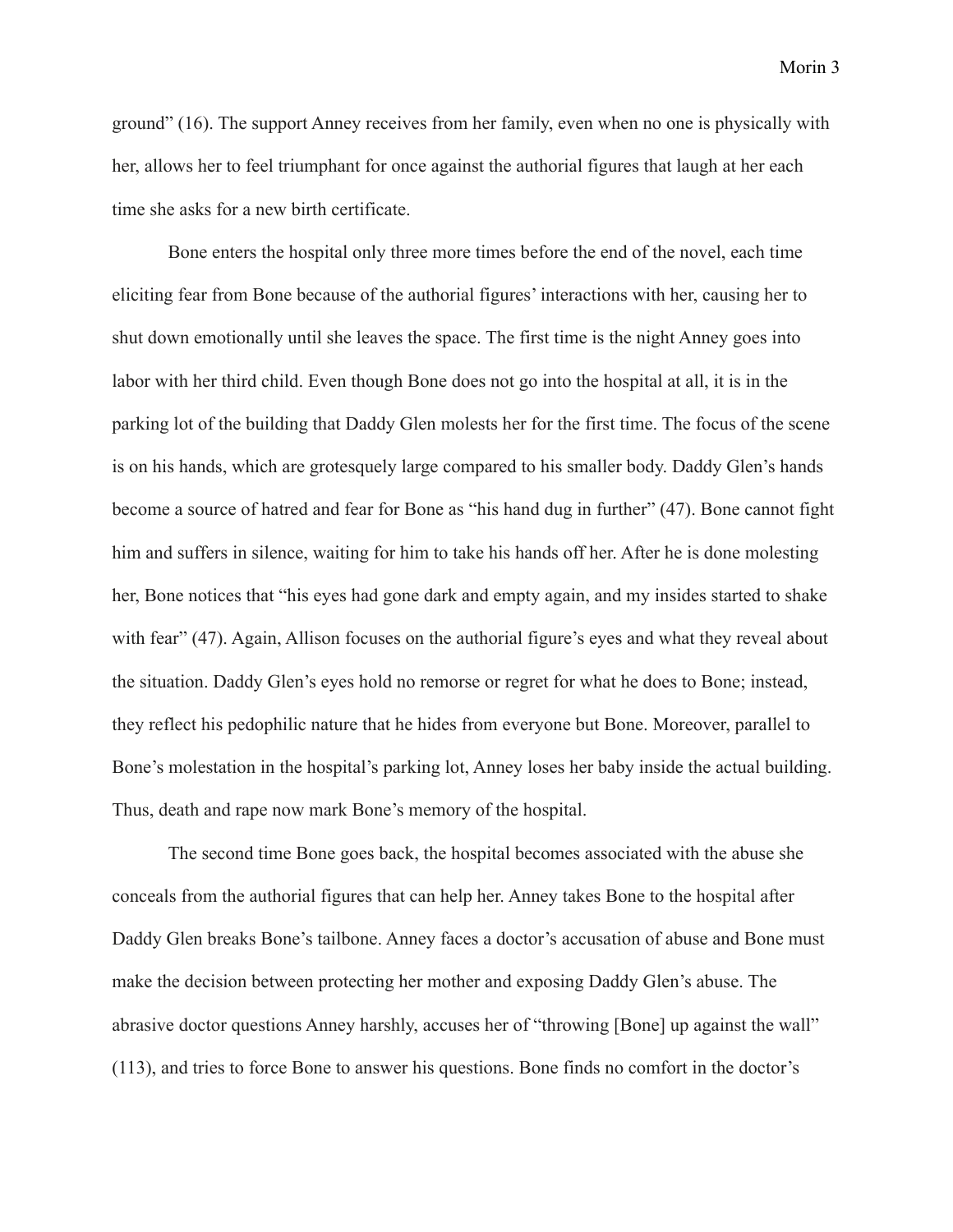inquiry, as "he looked angry, and impatient, and disgusted" (114), and can only repeat to her mother, "Mama, take me home" (115). Bone also focuses on the doctor's hands and how he controls them. He parallels Daddy Glen in his anger when the doctor "slammed the door open with his fists" (114) and "gave my chin a little shake" (114). She does not trust him physically or mentally because of this. Yet just as the doctor repels Bone, Mrs. Myer, a nurse, does seem to comfort Bone and her mother and tries to mediate between Anney and the doctor. Bone notes that her eyes are "old and wise" (114) and seem to be assessing the situation. Mrs. Myer apologizes on behalf of the doctor and brings them the forms to leave the hospital, effectively saving them from the doctor's inquiry. Even though the doctor's questioning might lead to punishment for Daddy Glen if Bone speaks, she cannot vocally admit what he does to her. This is both out of fear of potentially being taken away from her mother and sister and because the doctor's questions make her feel shameful, just as the clerk makes Anney feel shameful in the courthouse. In that moment when the doctor holds her chin, Bone and Anney must face what Daddy Glen has done, and Anney must make a choice whether to protect her daughter or stay with her husband.

The hospital serves as a traumatic gothic space a third time when Daddy Glen rapes Bone. This time Daddy Glen savagely beats her, leaving Bone with broken bones, cuts, scrapes, and bruises all over her body in addition to the rape. The hospital becomes a place of abandonment, as Anney drops Bone off but does not return. Throughout the entire scene, she constantly waits for her mother to walk in and asks anyone around her whether Anney has visited. When Raylene arrives at the hospital, Bone "turned eagerly, but the struggling angry figure there wasn't Mama" (297). Bone cannot conceal her disappointment and remains silent for the rest of the chapter. She cannot accept that Anney goes back to Daddy Glen after he rapes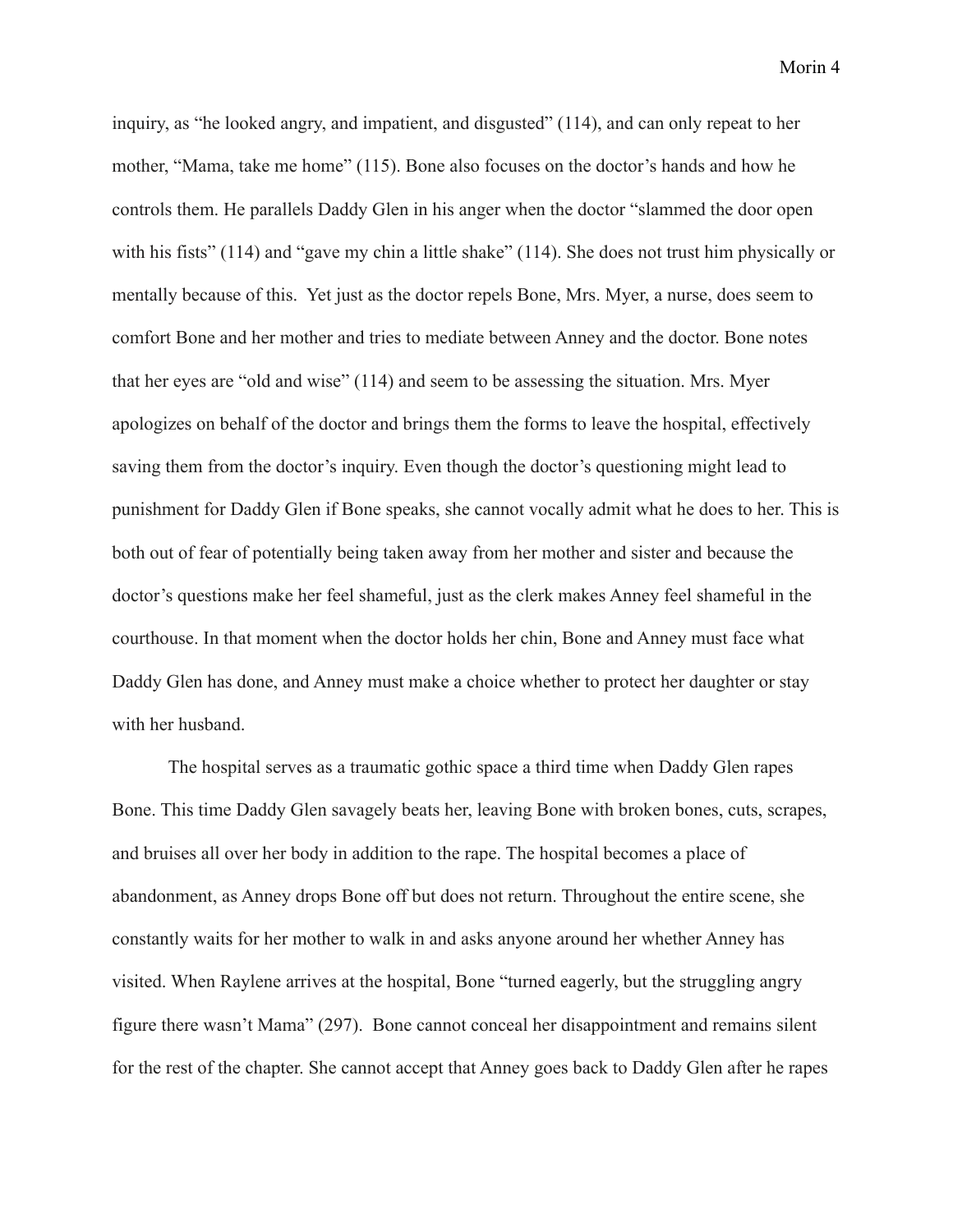her. She does not trust anybody in the hospital because of the confusion and betrayal surrounding her mother's abandonment. While unable to leave the hospital bed, a deputy keeps watch outside of her room. He constantly stares at Bone, making her "feel more and more like a child, a girl, hurt and alone" (295). While defenseless and incapacitated in her bed, Bone has no way to defend herself and feels vulnerable when faced with an officer of the legal system that, as Uncle Lyle says, "never done us no good. Might as well get on without it" (5). Bone has no reason to trust that this deputy or Sheriff Cole will do anything to help her. Even though the Sheriff makes Bone "wish I could talk, tell him what had happened" (296), she cannot bring herself to orally admit to Daddy Glen's rape. He repeatedly demands for Bone to talk to him, his voice "calm careful, friendly" (296), yet this reminds her of Daddy Glen and the false exterior he portrays to people to hide his anger and twisted thoughts. Bone does not trust any authorial figure anymore; to her "he was Daddy Gen in a uniform. The world was full of Daddy Glens, and I didn't want to be in the world anymore" (296). Every look he gives Bone makes her feel devalued and reminds her that the law does not actually want to help her with justice. In the end, Aunt Raylene comes to Bone's rescue, pushing the nurses and the Sheriff out of the room, much like Mrs. Meyers steps in between Anney and the doctor earlier. In Raylene's embrace is the first place she has felt safe since entering the hospital and becomes a respice from the gothic interior that Bone is in. Bone repeatedly thinks "Don't let me go… just please, don't let me go" (298), because outside of Raylene's arms, Bone must face her surroundings and the hospital she cannot leave.

While the hospital is a space of neglect and abandonment, churches and revival tents are both places of escape for Bone and also gothic spaces of abandonment and judgment. When Bone first finds religion, she connects strongly with the gospel music she hears at night coming from the revival tent near Aunt Ruth's house. For Bone, gospel "make[s] you hate and love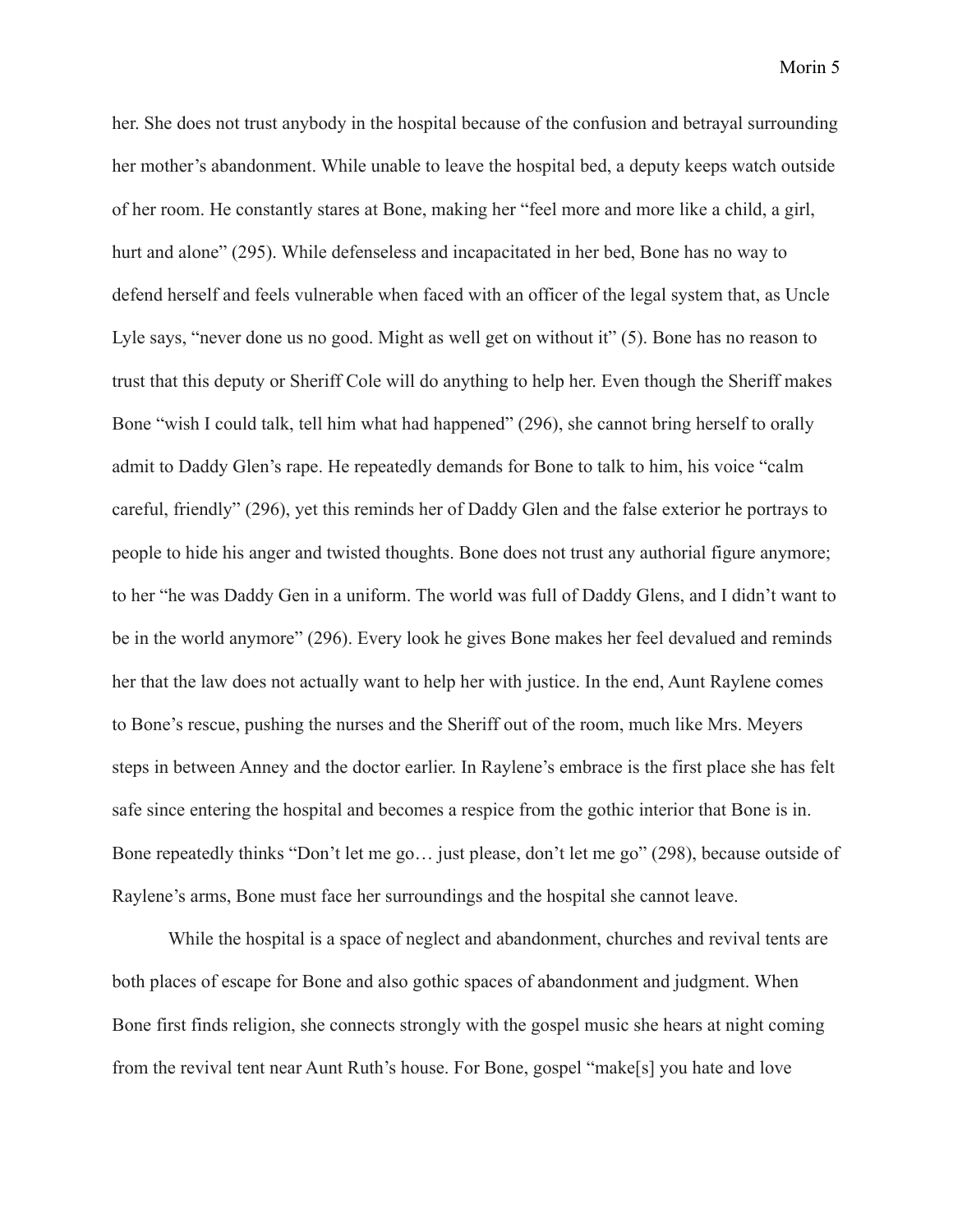yourself at the same time make you ashamed and glorified" (136). The gospel music not only reminds her of her home life and the shame she feels when around her mother and Daddy Glen but also seems to promise her redemption from the life she is born into. Bone holds close to this promise even when the Church does not always align with what the gospel makes her feel. In the article "Religion as the Grotesque in Flannery O'Connor and Dorothy Allison'' by Margaret Cipriano, she identifies the "unfulfilling religiosity situated in the working poor" (107) which is reflected in the void Bone feels after each time she is baptized. she wants to feel necessary and a part of something, yet every time she is ostensibly saved and baptized all fourteen times, the same feelings of "shame and nervous terror" (*Bastard,* 152) flood back into her. The illusion of community and attention washes away each time, and "the smell of watery ammonia would blot out the orange blossoms" (152). Bone runs out of the churches, angry that she does not feel saved. She remembers that her Uncle Earle tells her that religion does not care about you once you are a part of its congregation. Yet the next week she continues to go to a new church, hoping that this time is different and the magic of Jesus will continue after the baptism. In the end the gothic reality is that she does not belong to any congregation and that she does not feel "whatever magic Jesus' grace promised" (152). Instead she recedes into the Bible, specifically the Book of Revelation, in which the "promised rivers of blood and fire… [strikes her] like gospel music, it promised vindication" (152). The Bible is separate from the Church and is something Bone can interpret on her own and finds comfort in outside of the gothic space of the church.

For Bone suburban houses and neighborhoods are gothic, as every house she lives in with Daddy Glen is an unsafe place of frequent danger and punishment. In Peggy Dunn Bailey's article "Female Gothic fiction, grotesque realities, and Bastard Out of Carolina: Dorothy Allison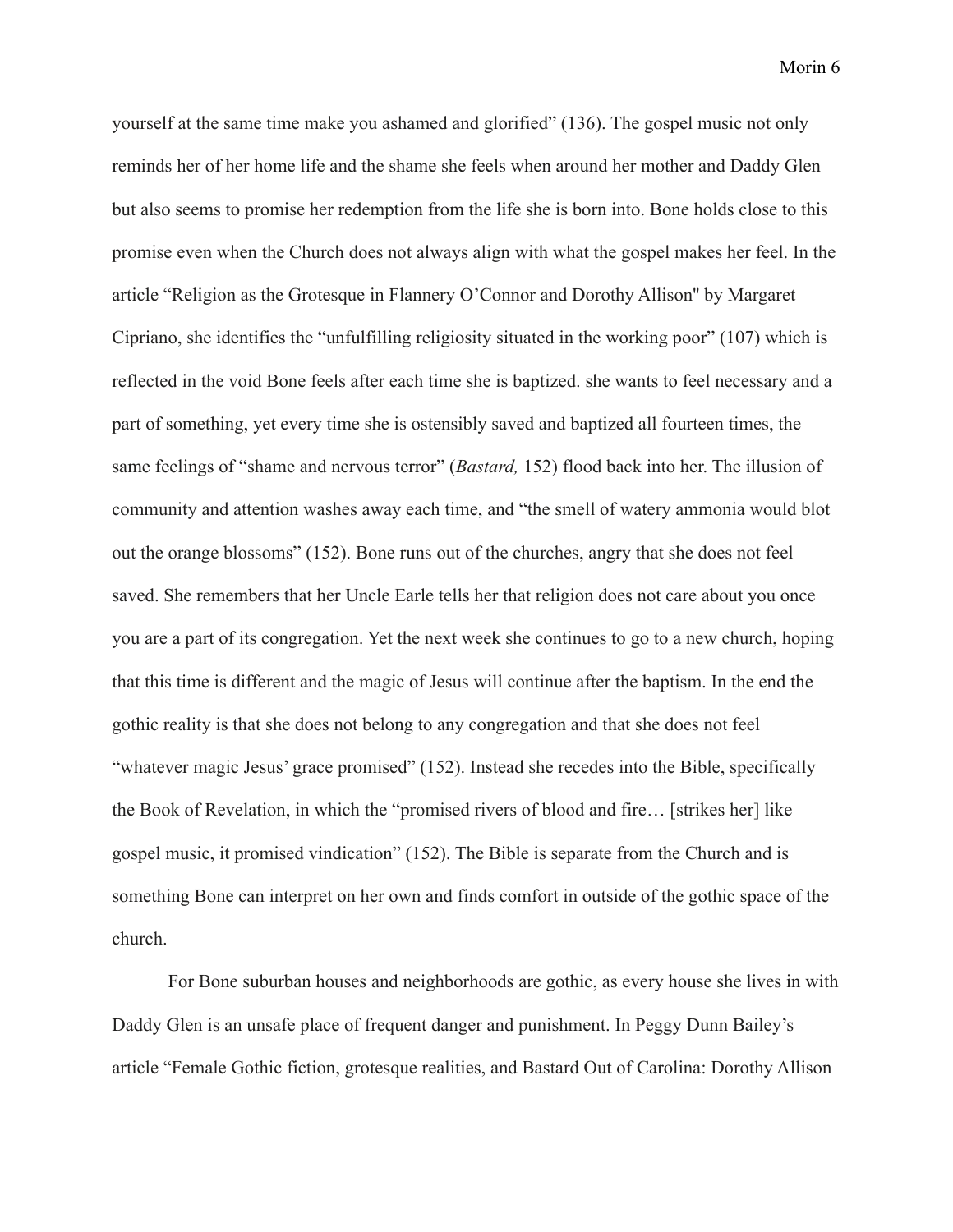revises the Southern Gothic," Dunn explores how "Bone's identity and (from her perspective at least) her destiny are forged by blood and history, but they are also formed by place, by "home" in a larger sense," meaning that her home life with Daddy Glen directly correlates to how Bone feels about herself. She can never relax in their houses for fear that Glen will beat her or molest her. The houses that Daddy Glen picks for the family and the frequent moving from house to house is a reminder of their family's financial state. All of the houses Daddy Glenn picks for Anney and the children are run down or cheaply made, "small and close and damp smelling no matter how many times Mama aired [them] out" (79), meant to imitate the richer neighborhoods that his family have all grown up in and live in now. His brothers "lived in big houses they owned, with fenced-in yards and flowering bushes" (80) and he believes that "this is how people ought to live" (80-81). None feel like actual homes for Bone, especially since most of the time they cannot even unpack all the boxes before having to move out again. The neighborhoods they move into are also isolated and "well away from the rest of the family" (51). Daddy Glen hates when Bone runs around or makes a fuss at his house and he frequently punishes her for actions that are common at Aunt Ruth's or Aunt Alma's house and "didn't like us listening to all those stories Granny and Aunt Alma were always telling over and over" (52). He also condescends the houses her aunts choose to live in, calling their houses "shant[ies]" (82) and insisting that "he wouldn't put [his family] in such a house" (82). Instead he moves them into a cinder-block house that was falling apart but was at least in "a decent neighborhood" (83). Appearance is all that matters to Daddy Glen, even if the interior does not match what he presents to the people around him. Moreover, no one seems to visit the houses they move to. If Bone's nuclear family wants to see Daddy Glen's side of the family, they always travel to his brother's house or his parents' house. At the same time, Anney drops Bone off at her Aunt's house if she needs to be looked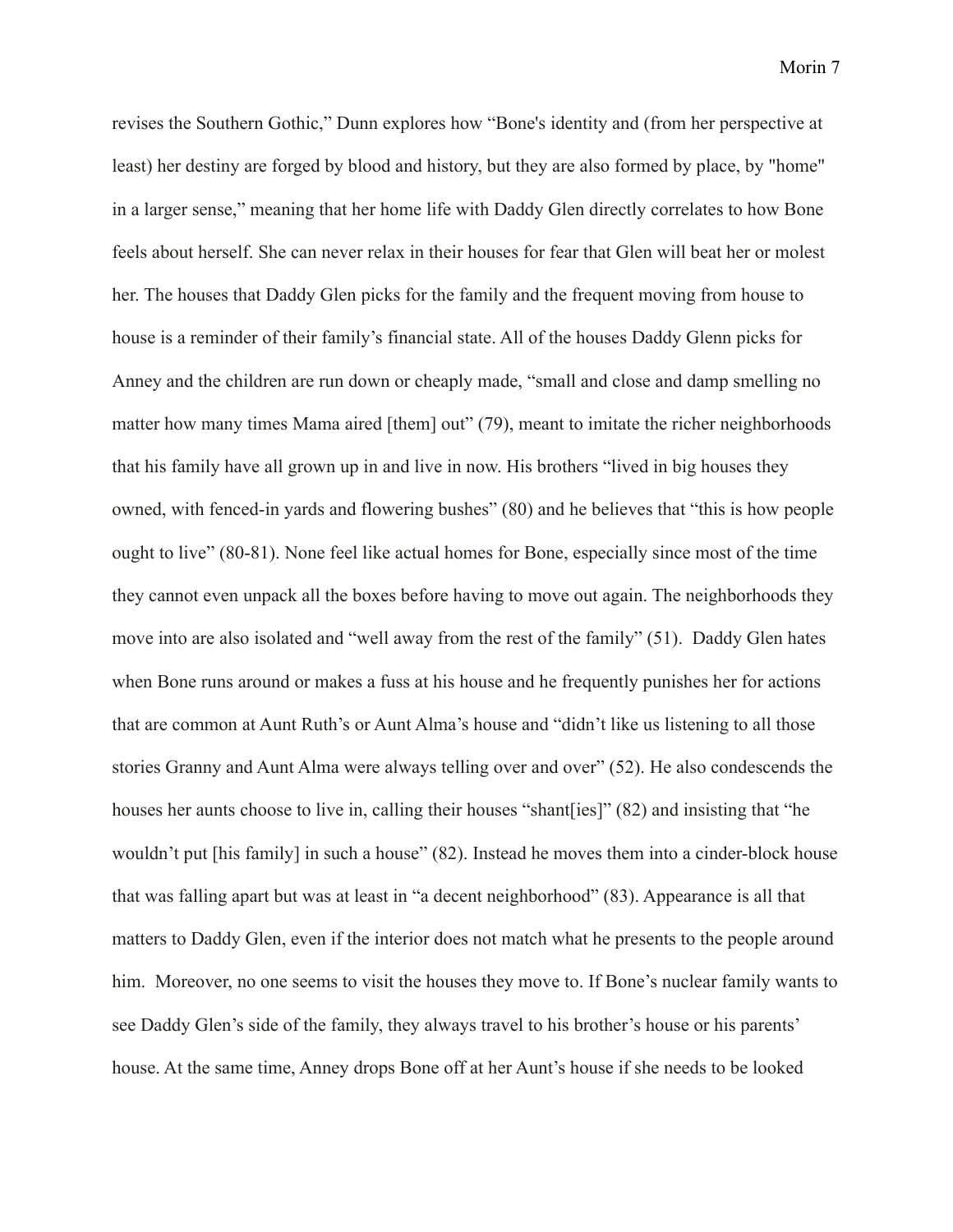after. All of this adds to these suburban neighborhoods becoming isolating and anxiety ridden for Bone, who never feels relaxed or safe compared to her aunt's homes.

While Aunt Alma's and Aunt Ruth's house are places of respice and safety for Bone throughout the majority of the novel, tragedy violates these spaces and ruins their safety for Bone. Even though the rest of Bone's family is in a similar position as Daddy Glen - dirt poor and the "aunts were always moving too" (79) - the houses they choose always feel like home for Bone. At her aunts' houses "there were always kids on the porch, cousins going in and out of screen doors... there was always something to do" (80). These houses are consistently filled with family and for Bone, "it [is] alive over at the aunts' houses, warm, always humming with voices and laughter, and children" (80). The safety of Bone's Aunts' homes fractures though after Daddy Glen rapes her in Aunt Alma's kitchen, destroying the safe zone that Bone has negotiated for herself. Throughout the novel, Bone has been able to retreat to her aunts' houses when she could no longer live with Daddy Glen. According to Patricia Yaeger in her book *Dirt and Desire: Reconstructing Southern Women's Writing, 1930-1990,* The kitchen is a "tame domestic space" (152) associated with women and a place void of men. Bone repeatedly helps her aunts in the kitchen, "pick[ing] over these beans and wash[ing] those tomatoes"  $(80)$  and generally learning familial stories and histories while in the confines of the kitchen. It is here that Daddy Glen attack and rapes her. On the kitchen floor is where his "hands spread what was left of my blouse and ripped at the zipper on my pants, pulling them down my thighs" (284) and his eyes remind her "of Alma with the razor in her hand and madness in her eyes. Daddy Glen's eyes were just as crazy, more crazy" (283). He no longer hides his intentions behind the thin excuses of punishing her bad behavior; he calls Bone a "goddam little bastard" (284) and confesses that "I've prayed for you to die... just die and leave us alone" (284). Her rape effectively shatters the safety Bone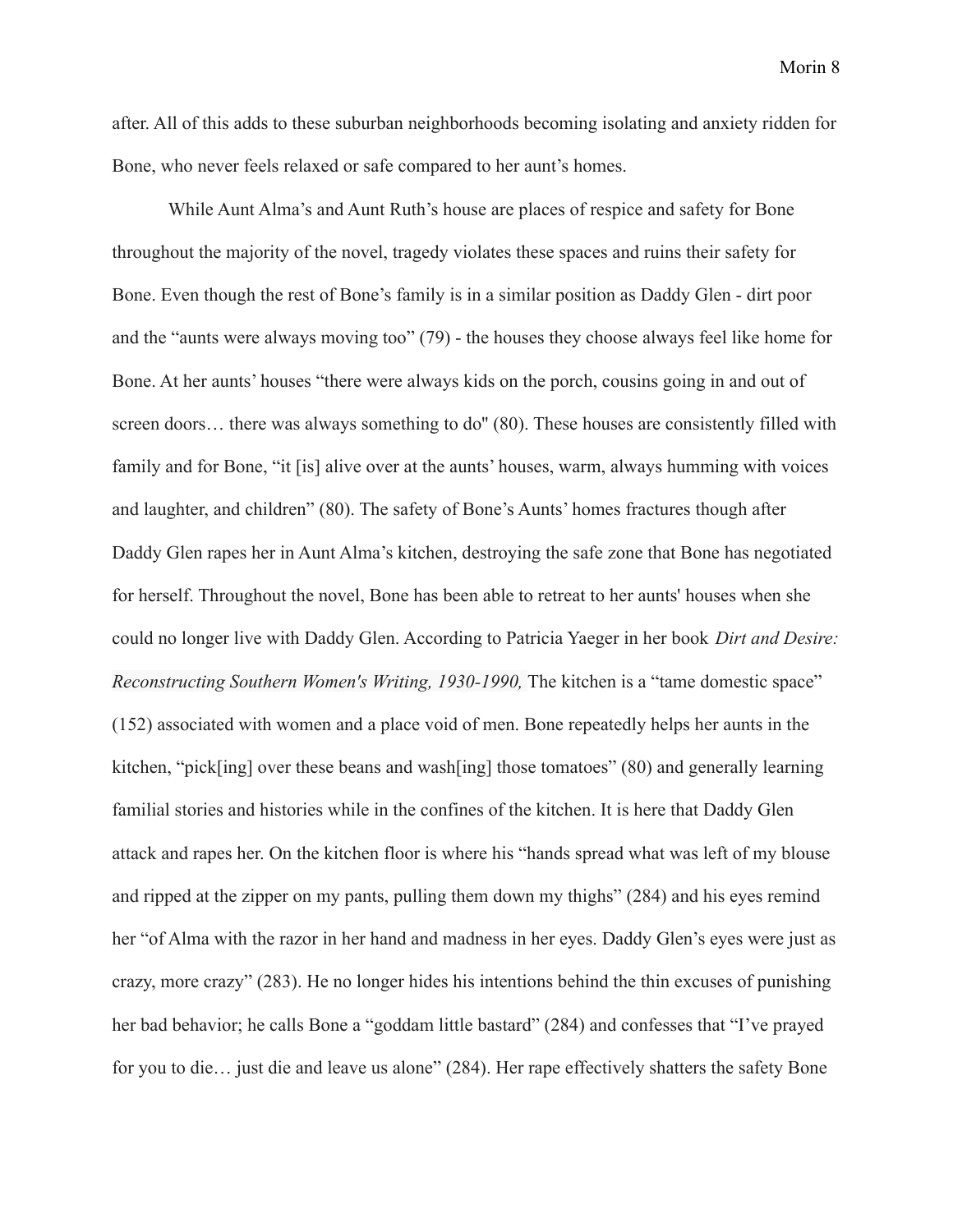feels in her aunts' homes. Aunt Alma's thus becomes a gothic space of physical abuse that is compounded as a horrific space where her mother chooses Daddy Glen over Bone. Even after seeing her daughter raped by her own husband, Anney cannot leave him, instead "holding him, his head pressed to her belly" (291) before taking Bone to the hospital. Anney cannot escape the mentality that she cannot survive without a man to protect and provide for her and she decided that the only way to remove Bone from the gothic spaces inhabited by Daddy Glen is to leave Bone with her Aunt Raylene while Anney stays with her husband. Aunt Raylene's house is the only house that is not tainted by Daddy Glen, yet her house is also the place that Anney leaves Bone for the last time, "back[ing] away quickly" (308) and "start[ing] the Pontiac in the darkness" (308). While she leaves Bone with the "blank, unmarked, unstamped" (309) birth certificate, Anney finalizes "who [Bone] was going to be, someone like [Raylene], like Mama, a Boatwright woman" (309). Raylene's house now marks Bone transition into the seemingly inescapable pattern of Boatwright women who "seemed old, worn-down" (23) because they grow up too quickly.

While *Bastard out of Carolina* primarily transitions ordinary or safe spaces into gothic places, *Cavedweller* treats the gothic differently. In this novel, a mother, Delia, abandons her two eldest daughters, Amanda and Dede, as babies because her husband Clint was abusive. She returns from the west coast a decade later with a new child, Cece to try and make amends with her daughters and battles with her guilt and shame. Delia's hometown of Cayro, Georgia is gothic for Delia and her three daughters, and is saturated with the memories of abuse for Delia and is a constant reminder that she left her daughters in the hands of an abusive husband and his strict, religious mother, Grandma Windsor . At the start of Cavedweller places such as churches, caves, trackhouses, and storefronts within Cayro are gothicized, each one echoing the shame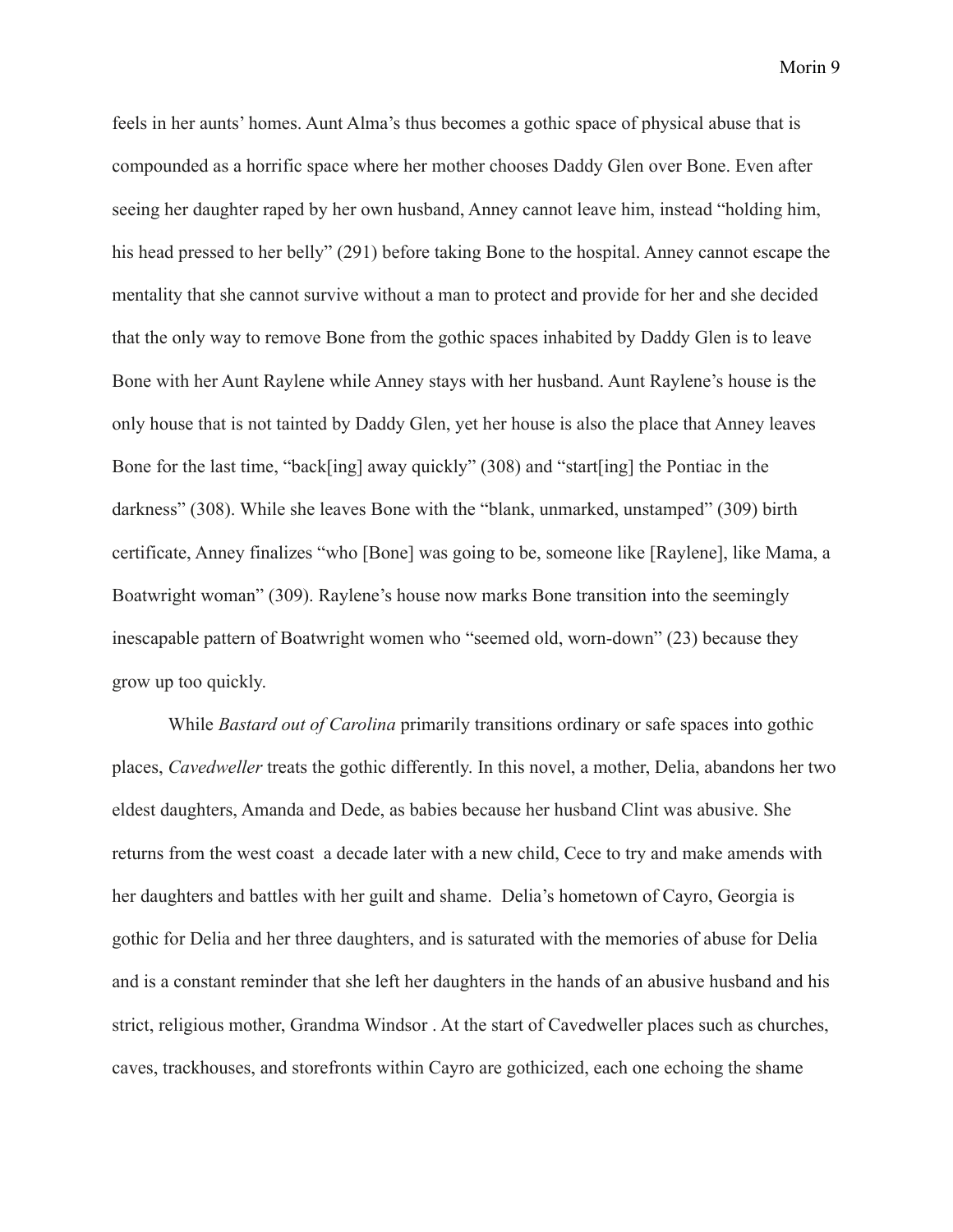back to Delia and the rage back to her daughters, who resent her for both leaving and coming back. These gothic spaces also reflect the economic status of Delia, who returns to Cayro with only a few hundred dollars to her name. As the novel progresses though, Delia and her daughters begin to reconcile with the past, the spaces redeem themselves as the women learn to trust each other, and Delia also becomes financially stable, even profitable. By the end of the novel, The gothic spaces that Delia once feared to even look at, are now places of family, safety, and community.

Similar to *Bastard out of Carolina,* churches and religion are also a central focus in *Cavedweller*, in which Delia initially views churches as gothic spaces that house judgment and ridicule. For Delia, her mother-in-law's church, Holiness Redeemer, is a place of contempt. Grandma Windsor dislikes Delia for dating her son Clint, and resents her even more when she abandons him and their daughters. Holiness Redeemer is Grandma Windsor's territory; that is the congregation she grows up in and raises her son and granddaughters in, and also gains support in her judgment of her daughter-in-law. Delia fears going inside and being judged by the congregation. They remind Delia of her guilt and shame and "these strangers look[ing] at her with such loathing" (78). The eyes again become Allison's focus, as she describes the congregation's ridicule. Even the children who do not even know who Delia is keep shifting "their big, curious eyes" (77) towards her as she listens to the service. People who did not even know her, only the gossip surrounding Delia's return to Cayro, judge her. Delia initially goes to Holiness Redeemer to see her daughters to "put her hand out and touch them, lift her eyes and see their faces when they [realize] who she was" (77), yet could not face them because of her shame that surrounds her the entire service. At the same time that the Holiness Redeemer congregation "look[s] at her with such loathing" (78), similar to how the clerk looks at Anney in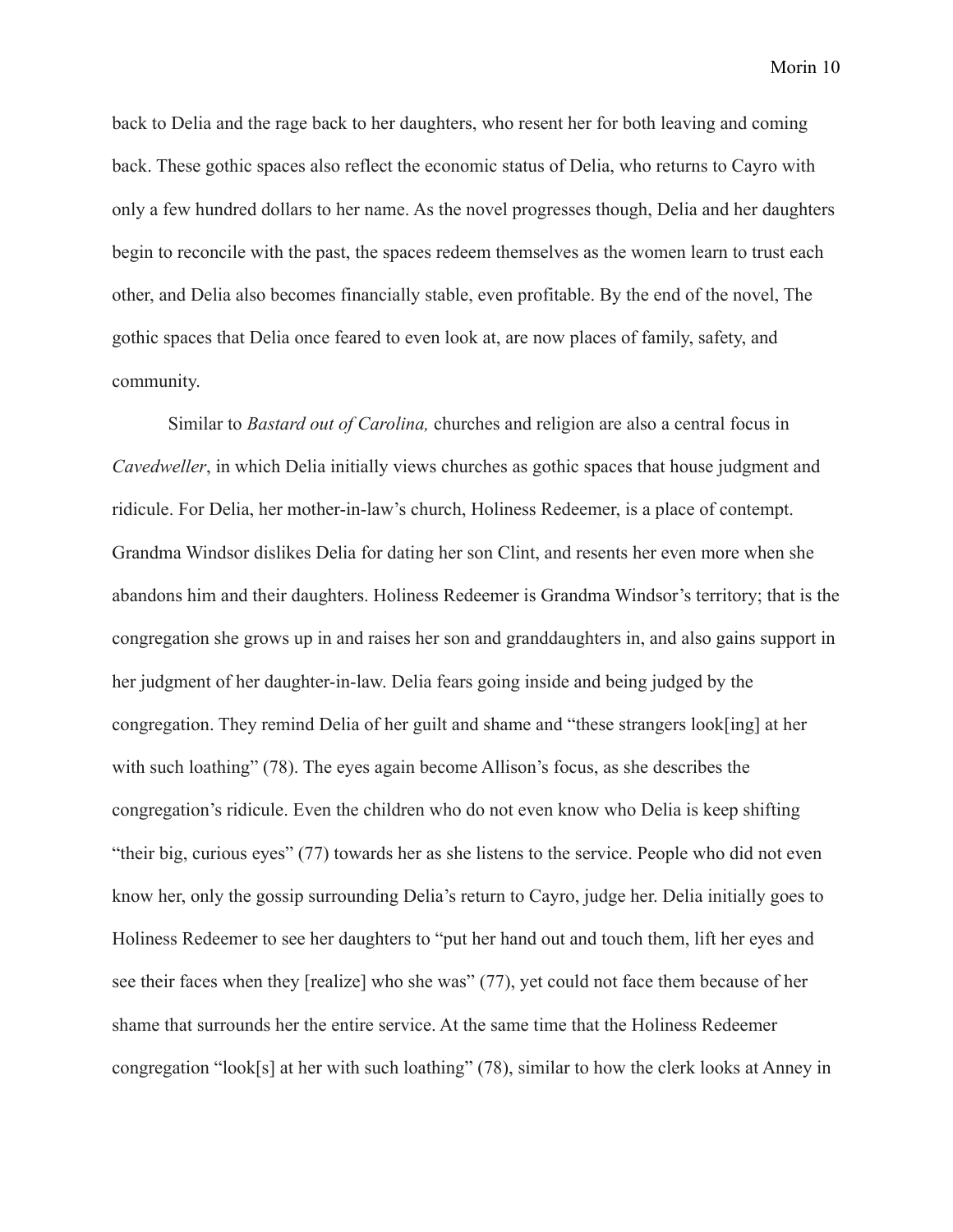*Bastard out of Carolina.* This forces Delia to leave half way through the service because she cannot deal with the shame and judgment. At the same time that the congregation of Holiness Redeemer ridicules Delia, Cayro Baptist Tabernacle church becomes a place of opportunity and hope. Delia's old employer, Mrs. Pearlman, inquires after Delia hoping to give her a business opportunity that can benefit both Delia's need for money and also help her standing within the community. Mrs. Pearlman's arthritis is too severe and can no longer run her hair salon, the Bonnet, by herself and wants Delia to run the salon. While there is opposition at first from women such as Nadine Reitower, who warns Mrs. Pearlman that "you don't want to take that hussy into your business" (78), Marcia (M.T.), Delia's oldest friend, defends the hair dresser's decision. She berates the church womens' judgment, telling them that "there's no scandal in repentance, no scandal in working hard and paying your bills" (79). She challenges them with their own religion, calling them out as religious hypocrites if they continue to punish Delia. The kindness of M.T. and Mrs. Pearlman transforms churches for Delia, who finds business and opportunity from the friends she can make through the church. Thus, Delia associates Cayro Baptist Tabernacle with her future financial success.

While Delia cannot stand the judgment of the Holiness Redeemer church and sees it as a source of grief and guilt, Amanda finds comfort in the church and safety from the sinful lives of her family. She does not view churches as gothic spaces to fear and hate; instead she welcomes the judgment of others and especially of God, presuming her own righteousness. It is in the church that she meets her husband, Michael, who eventually becomes a pastor himself. She engrains her life in the church and strives to be as holy as possible, if only to prove to her family that they are wrong to dismiss religion. For Amanda, her faith in God controls most of her life and she believes that God is going to kill her to set an example to her family of how holy she is.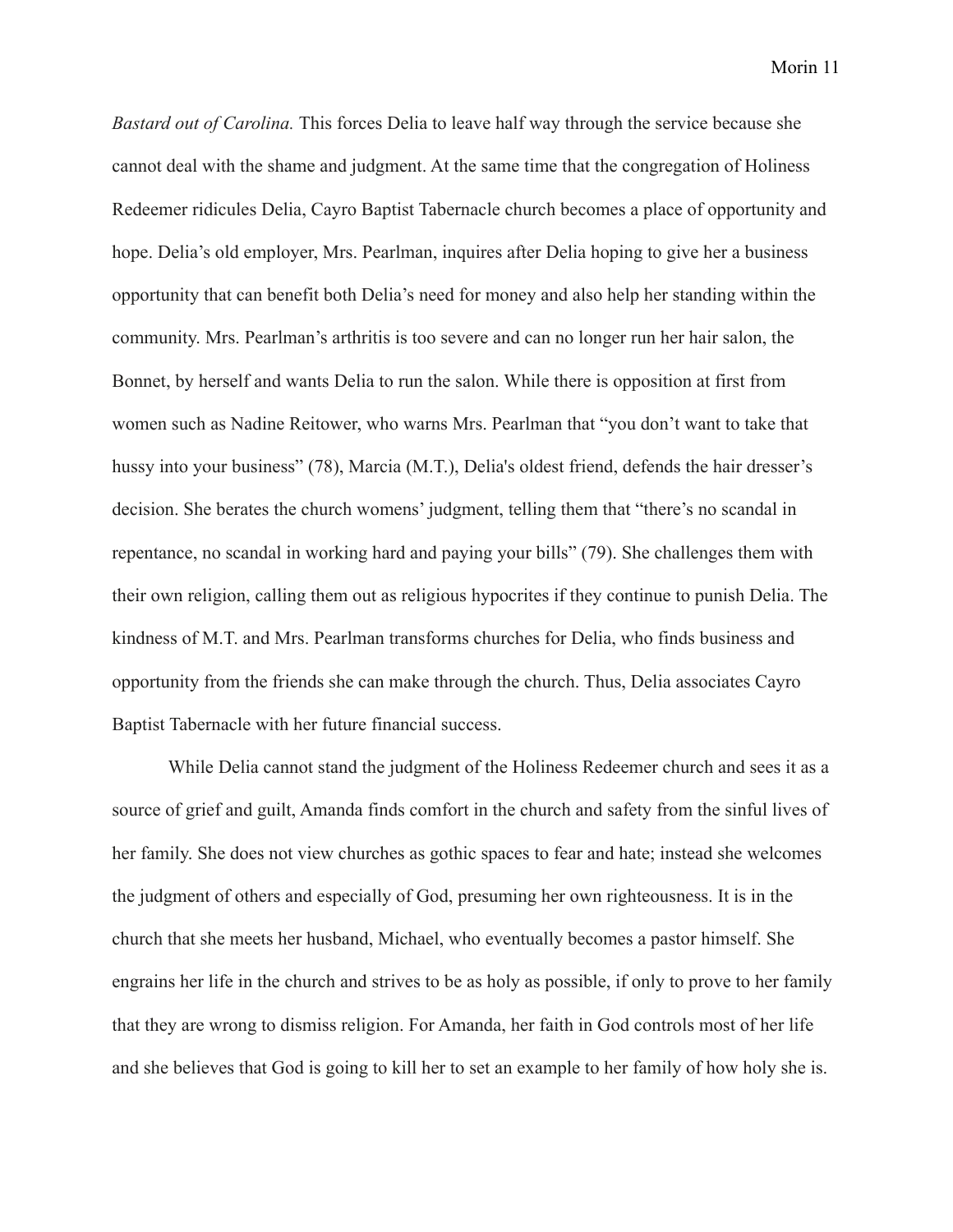She battles through pain every day, praying for Jesus to "take her up like the sword she was" (333). Eventually, she passes out from the pain and thinks herself dead and is "most heartily glad" (336). In reality, Amanda had large gallstones and is not dying. When she wakes up from surgery and realizes that she is not a martyr, Amanda's faith is shaken. For her, the hospital takes away a bit of her faith. It could be argued though that her extreme faith is gothic, as it leads her to the hospital and surgery from undiagnosed gallstones, but she redeems herself by moving away from the church after the surgery. When she goes back home, she begins to drink and ignore her sons, and opens herself up to the sin she had sworn off for the entirety of the novel before the hospital. Amanda's transformation is not negative, but instead makes her more realistic and human, dulling the gothic comedy of her righteous behavior seen throughout the entirety of the novel. With her faith shaken, Amanda explores aspects of life she had always denied herself, going "to the mall... peewee golf, and the videogames center" (373) in fear of God's wrath and her sisters' judgment. The hospital, which begins as a gothic space, serves as a catalyst for Amanda's religious transformation and ultimately changes her for the better.

Similar to the hospital, the jailhouse begins as a place of rejection and hatred for middle daughter Dede, but later is a space that allows Dede to finally form a connection with her mother. After highschool, she struggles to find her place or career in Cayro, and cannot find a job that suits her. Dede wants to apply for deputy sheriff but is immediately turned away by Emmet Tyler, who tells her that she "an't got the right attitude" (263) for police work. Emmet reminds her of her petty crimes and her place in Cayro as beneath the law. Her mother, Delia, also struggles with Emmet's authority, refusing to date him after he arrested Dede twice. Dede tells her friend M.T. that she "can't date a man put handcuffs on my child" (264). This becomes prevalent later in the novel after Dede shoots her boyfriend Nolan and ends up behind bars. Even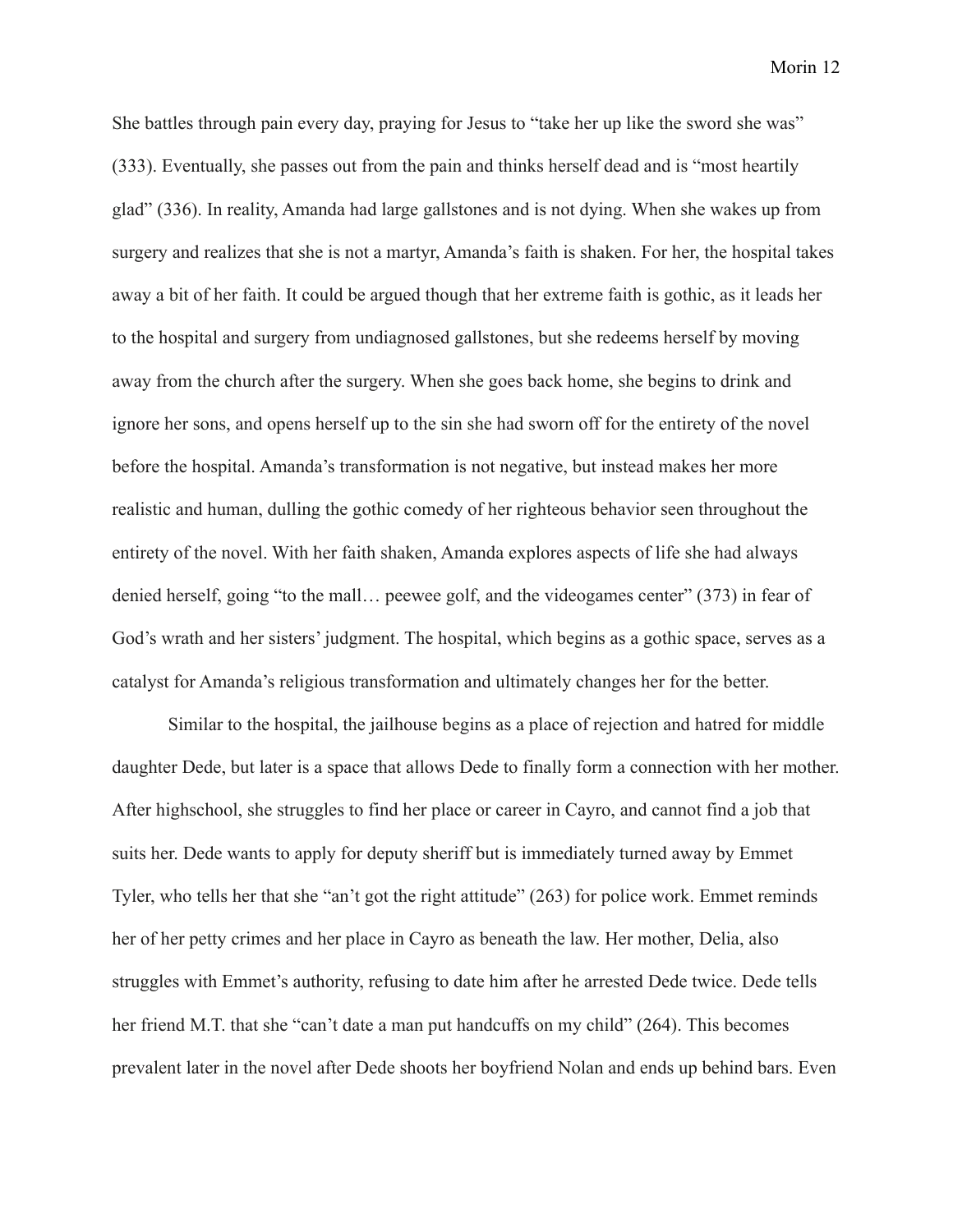though Dede knows this is the consequences of her actions, Delia cannot stand the sight of her daughter in jail. When Emmet brings Dede to an office to see Delia, "it barely mattered that her hands were free, that the office had typewriters and chairs instead of bars and a guard" (385). The office becomes a pseudo-prison, and Dede becomes anxious seeing her daughter in such a place. Even for Dede, who is not cuffed anymore at this point, "her hands clenched together as if she were still wearing the cuffs" (385). She cannot escape the memoring of being arrested and her body reacts to the memory. Yet, as the mother and daughter begin to talk about the circumstances leading up to Dede shooting Nolan, both open up about their experiences with love and Delia comforts her daughter. Dede leans into her mother's words, and "what she heard was the reassuring voice, what she felt was the cool balm of mama love… for the first time in weeks, Dede let go of her fear" (387). As the pair continues to talk, Delia opens up for the first time about her relationship with Clint and "how much we loved each other… how it was for a while, loving him and trusting him" (389) and her decision to abandon her two daughters. Both connect over their trust issues. Delia's stemming from abuse, and Dede's stemming from her mother. This conversation enables Dede to admit to Nolan that she is pregnant, still loves him, and will "try to forgive [herself] (431) for pushing him away. The jailhouse transforms from a gothic space of restriction to a place of confession and forgiveness.

Unlike the aunts' houses in *Bastard out of Carolina,* Clint's house begins as a gothic site, filled with bad memories and anxiety, but is redeemed by the end of the novel for Delia as she remakes the house to suit herself. The yellow tract house is where Clint beats and abuses Delia and where she abandons her daughters before the novel starts. When Delia looks at the house for the first time in a decade since leaving, she only feels shame for what she has done and tries "to keep the shame out of her voice" (111) when talking to Cece about the house. The house itself is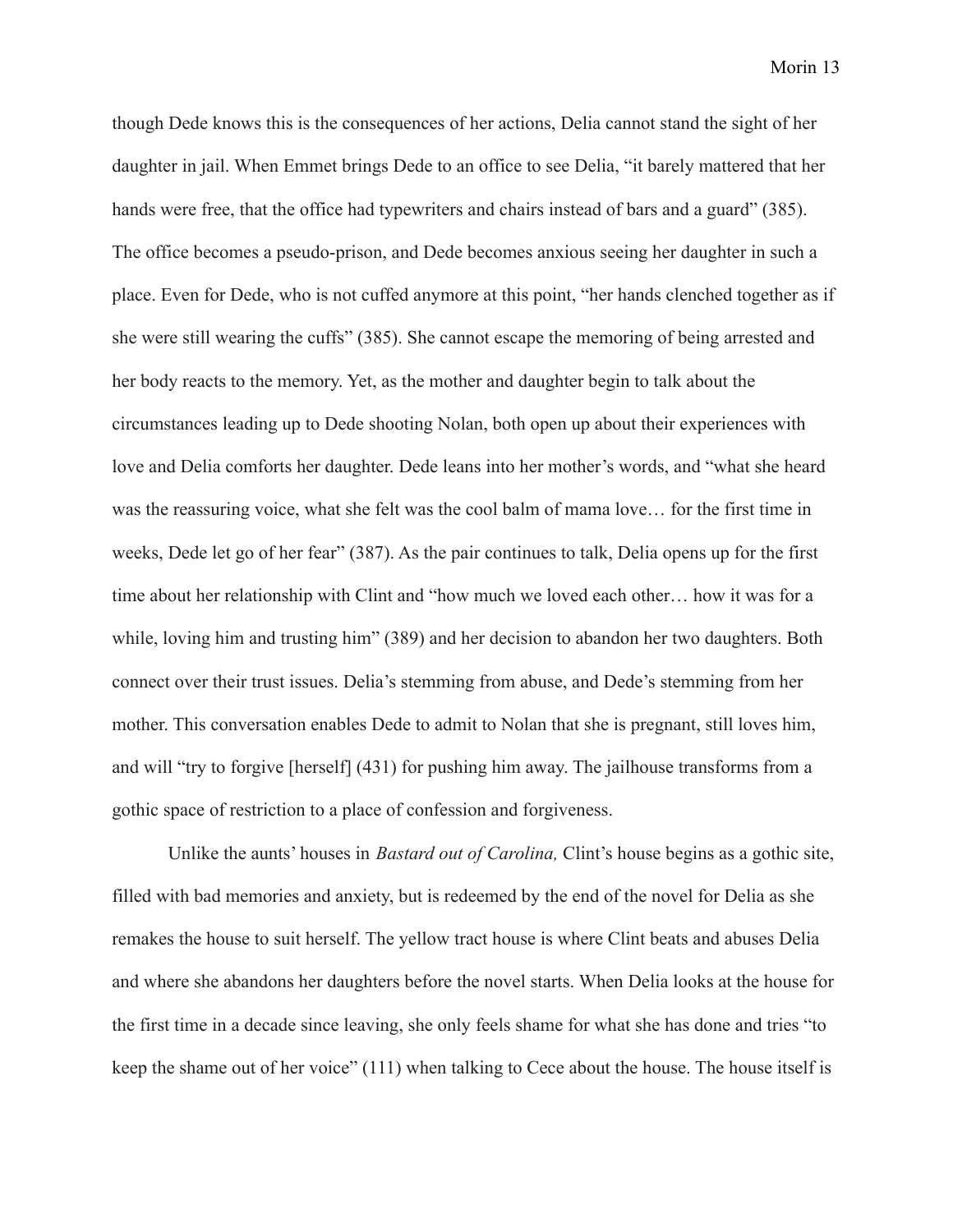a very typical gothic structure: "run-down now, yellow paint flaking off the plank walls, the yard scraggly and bare in patches" (109) and haunted by awful memories and people since Cline still lives there. While Clint still resides in the house, the odor of his incoming death fills every crevice, a "sour smell of sweat and sickness in the floor itself" (152). No matter how many times Delia washes the walls and cleans his sheets, death permeates the house. Having to live in the same house as the man who abuses her is excruciating, especially as he continues to live and grow a relationship with her daughter, Cissy, who believes that "every time [she] stepped into that room, his eyes ate her up, not hatefully but with something like love - something like Jesus' lover earned through suffering and long patience" (117). After Clint's death though, Delia can ultimately change the image of the yellow tract house and transform the house into her own place again. Without his looming presence, Delia turns the house into a legitimate home for her and her three daughters. Free from her abuser, she fixes up the structure and the furniture, adding "spool tables behind the house under the strings of colored lights" (433) and allowing her daughters to decorate their rooms. By the end of the novel, Delia still lives in the house and has a full garden surrounding the entire area, effectively symbolizing how she has grown beyond Clint's abuse and has become a new person. The tract house no longer carries fear and shame for Delia, who seems to have overcome her earlier guilt and has accepted the past. The novel ends with Delia's grandsons playing at her house and running "to Delia and reach[ing] up to her extended arms" (434). The house becomes completely her own and reflects her familial stability and her financial stability as she owns the house once Clint dies.

Overall, Allison's construction of gothic spaces is a contemporary vision and focuses more on class and familial drama and challenges the stereotypes associated with the gothic. She focuses on what is personal for herself and her characters and asserts that anything and anywhere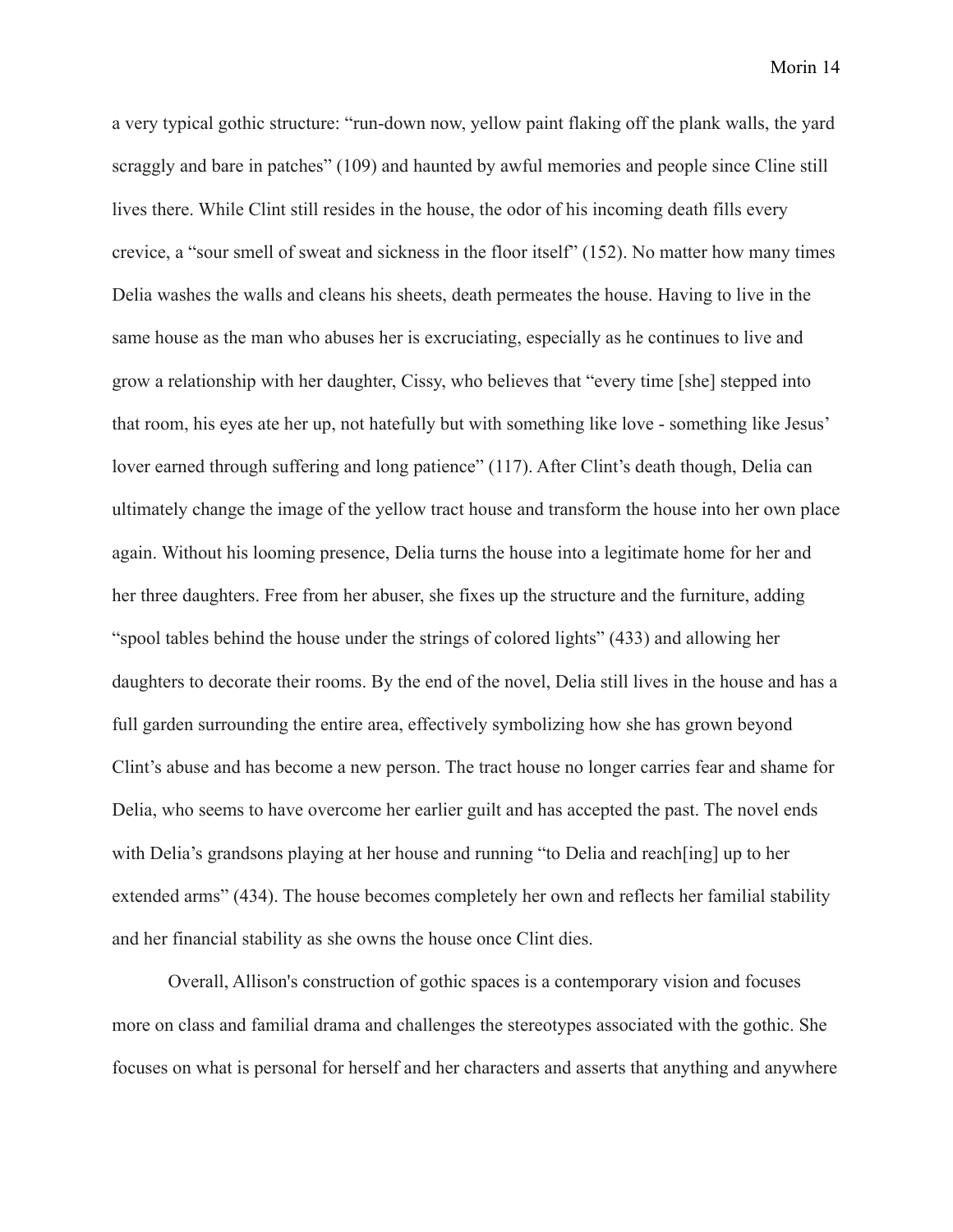can be a gothic space, especially for the poor, working class. Bone has no stability in her home life; any place becomes a threat to her safety since her mother cannot protect her. Anney's reliance on Daddy Glen for financial support ultimately separates her from Bone, leaving her daughter to grow up viewing every space she enters as potentially gothic and dangerous, by the end of the novel. Conversely, Delia begins the novel saturated with fear every time she enters a building in Cayro. She enters the town dirt poor and filled with guilt over her past, but as her financial situation improves and so does her relationships with her daughter, Cayro redeems itself as a town for Delia. Cayro becomes her home again and she feels safe and a part of the community as the novel closes. While Allison's portrayal of gothic poverty is vastly different in *Bastard out of Carolina* and *Cavedweller,* her commentary on class and the danger of ordinary spaces remains stable throughout both novels and speaks to her contemporary understanding of southern gothic in relation to class differences.